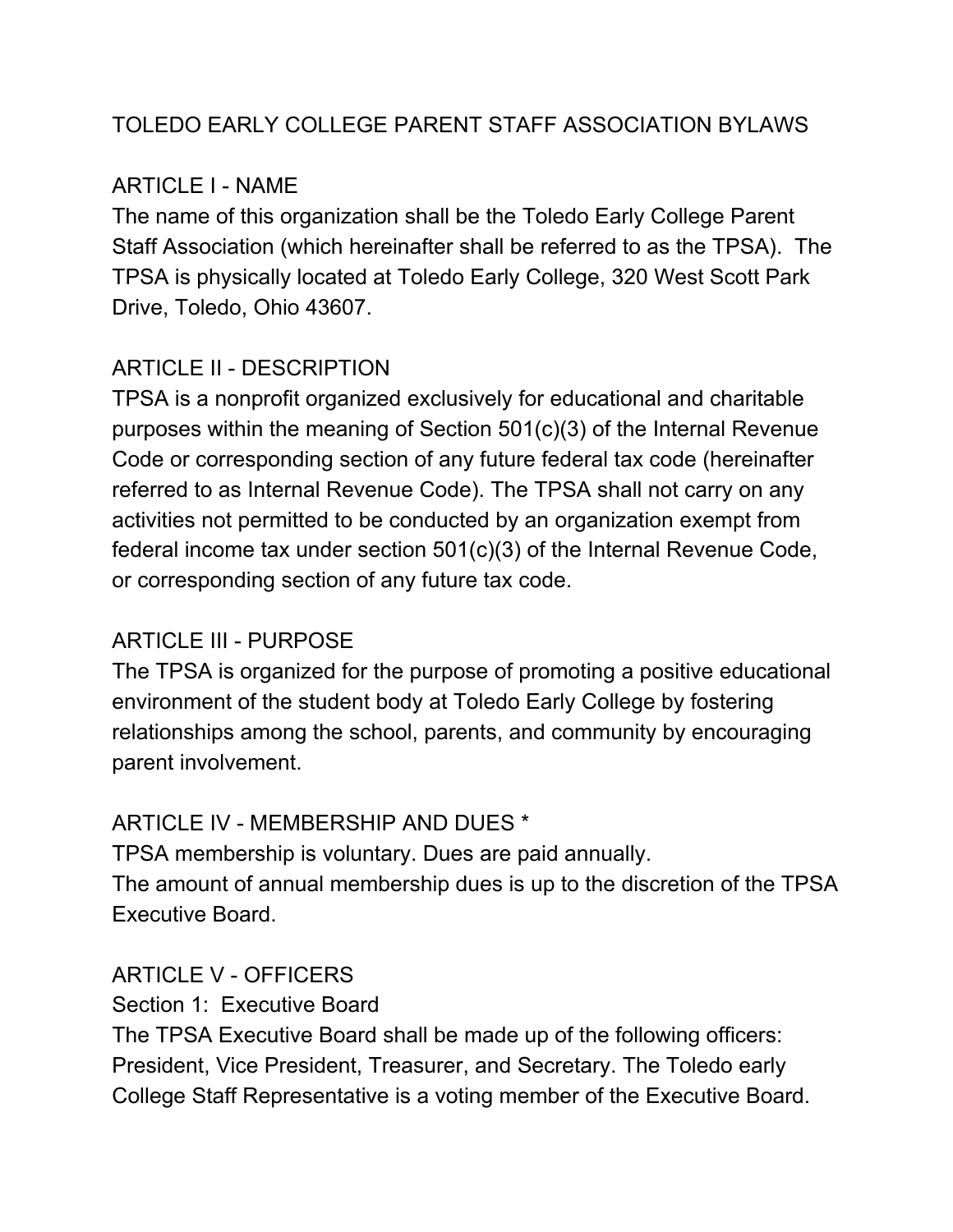#### Section 2: Non-Executive Board

The TPSA Non-executive Board shall be made up of the following officers: Volunteer Coordinator, Membership Coordinator, Fundraising Coordinator, and Hospitality Coordinator.

### Section 3: Terms of Office

The term of office for all officers is one year, beginning August 1, and ending July 31 of the following year.

### Section 4: Qualifications

Any dues paying TPSA member in good standing is eligible to become an officer of the TPSA.

### Section 5: Duties

Executive Board: Develop the TPSA's annual budget, establish and oversee committees to conduct the work of the TPSA, establish fundraising programs, and approve by majority vote of the Board unbudgeted expenditures of no more than \$250\*\*\*

President: Prepare agendas and preside at general TPSA meetings and Executive Board Meetings, serve as official representative of the TPSA, and retain all official records of the TPSA.

Vice President: Oversee the committee system of the TPSA, assist the President, and chair meetings in the absence of the President.

Secretary: Record and Distribute minutes of all Executive Board Meetings and all general TPSA meetings, and hold historical records for the TPSA.

Treasurer: Serve as the custodian of the TPSA's finances, collect revenue, pay authorized expenses, follow all financial policies of the TPSA, and hold all financial records.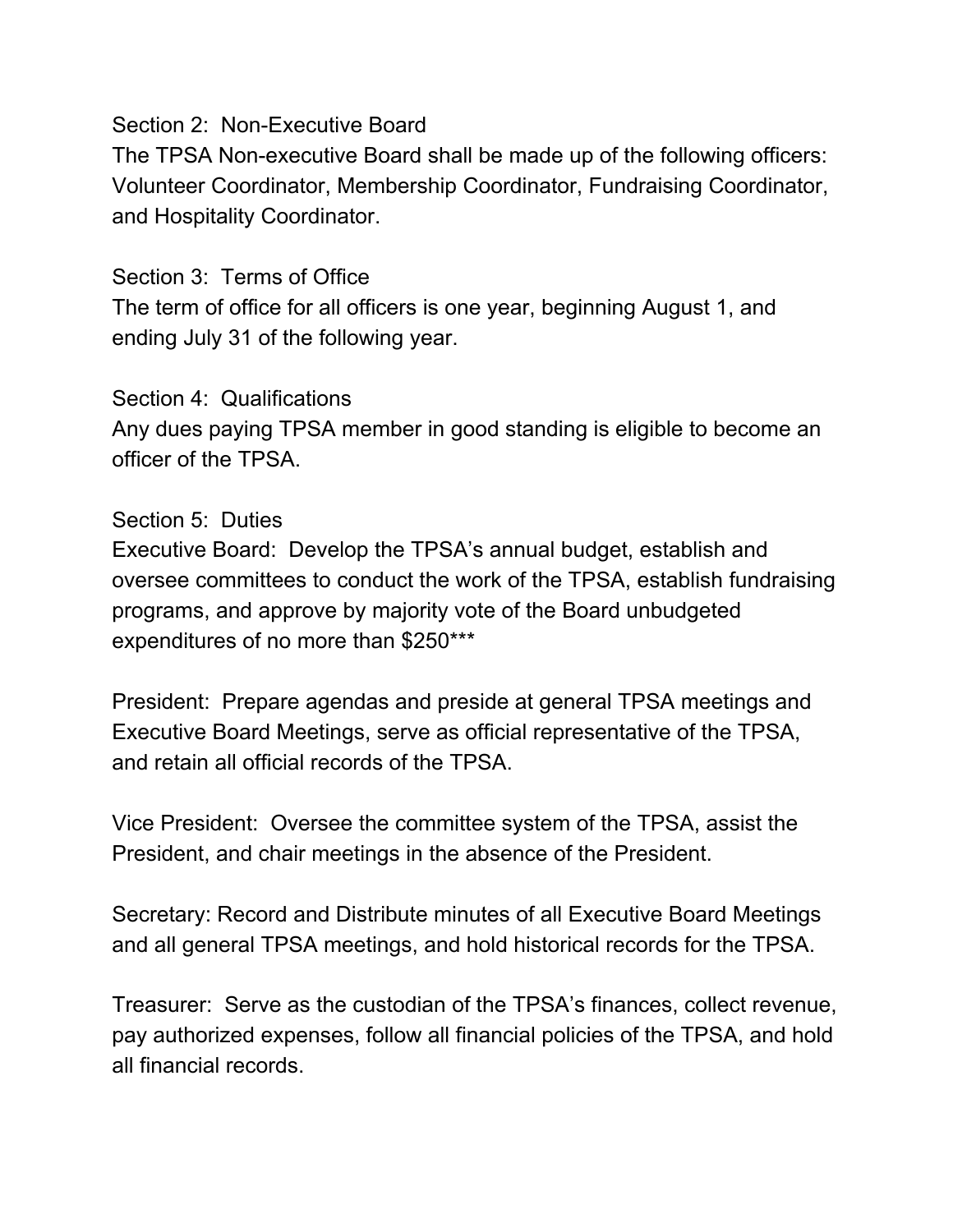### Section 6: Board Meetings

The TPSA Executive Board shall meet monthly during the school year or at the discretion of the TPSA President.

### Section 7: Election

A spring meeting shall be conducted for the purpose of officer election based on nominations submitted earlier in the school year.

### Section 8: Removal

An officer can be removed from office for failure to fulfill their duties after reasonable notice, by a majority vote of the Executive Board.

# Section 8: Vacancy

If an Executive Board vacancy occurs, the President shall appoint a TPSA member to fill the vacancy for the the remainder of the officer's term. In the event a vacancy exists at the beginning of the term, voting shall take place at the second\*\*\* (or third?) scheduled regular meeting of the membership.

# ARTICLE VI - MEETINGS

Section 1: General TPSA Meetings Regular TPSA meetings shall be held monthly during the school year or at the discretion of the Executive Board. Meeting shall be held to conduct TPSA business.

# Section 2: Voting

Each member in attendance of the TPSA meeting is eligible to vote. Absentee and proxy votes are not allowed.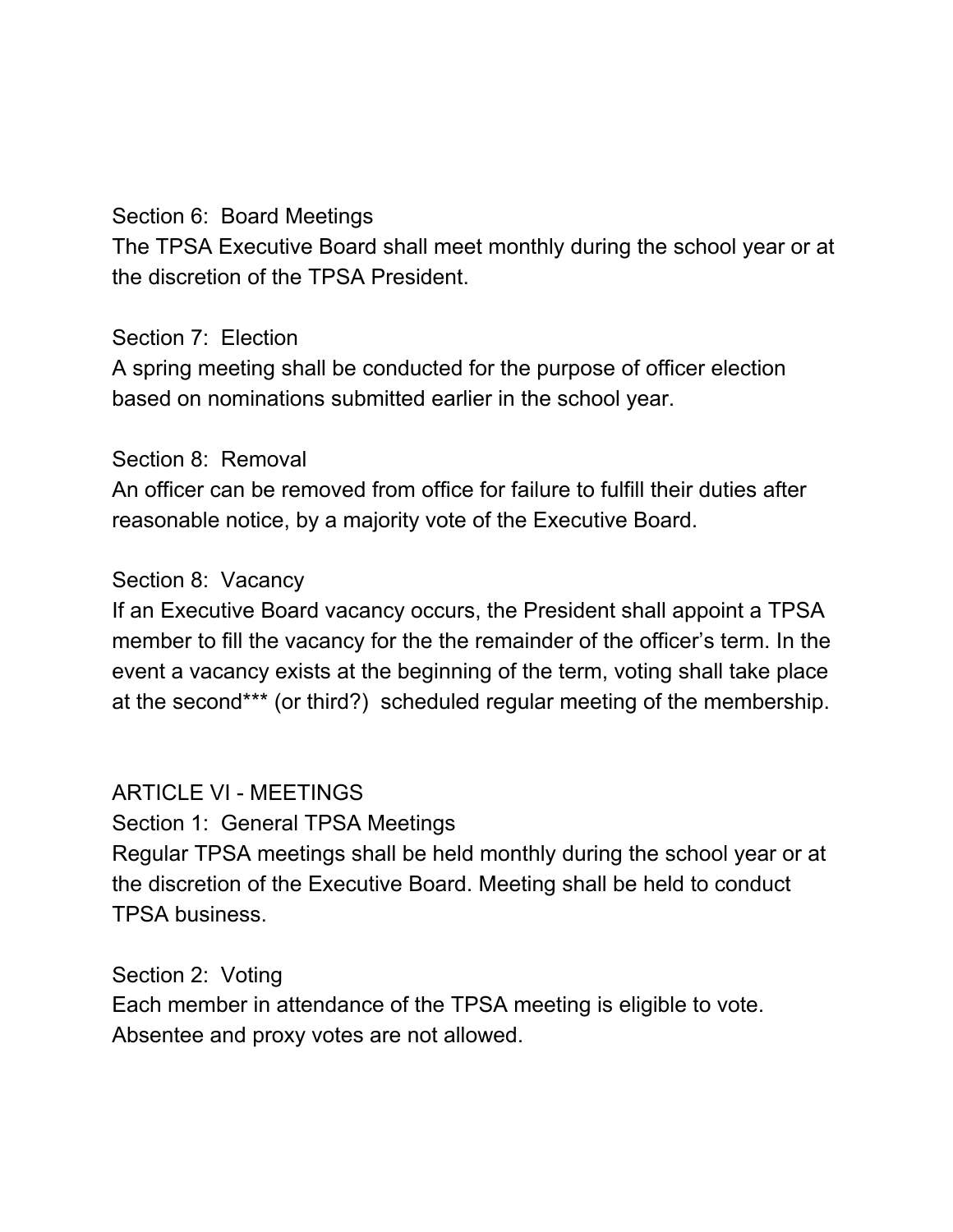### Section 3: Quorum

A majority of the TPSA members present and voting constitute a quorum for the purpose of voting.

### ARTICLE VII - FINANCIAL POLICIES

Section 1: Fiscal Year The fiscal year of the TPSA begins August 1, and ends July 31 of the following year.

### Section 2: Banking

All funds shall be kept in a checking account in the name of TPSA requiring 2 signatures of the Executive Board and held at a local financial institution.

### Section 3: Reporting

All financial activity shall be recorded in a computer-based or manual accounting system. The Treasurer shall reconcile the account and report all financial activity monthly. The TPSA shall arrange an independent audit of the financial records annually.

### Section 4: Ending Balance-

TPSA shall leave a minimum of \$300 in the checking account at the end of each fiscal year.

### Section 5: Contracts-

The President or the President's designee holds the authority to sign contracts for the TPSA.

### ARTICLE IV - BYLAW AMENDMENTS

These Bylaws may be amended at any regular TPSA meeting by a ⅔ approval of the members present and voting, provided notice of the proposed amendments has been given at a previous regular meeting.